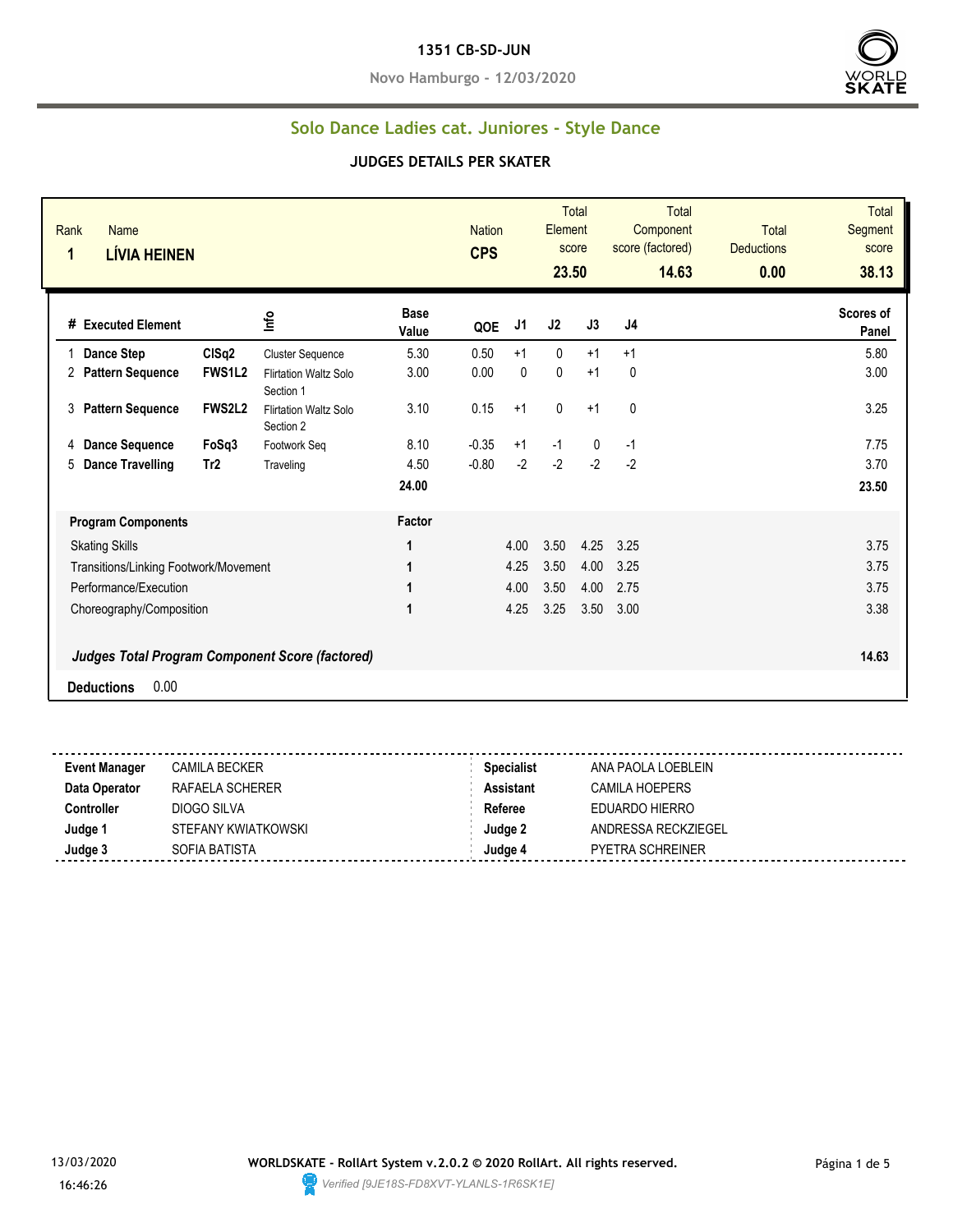| <b>Base</b><br>울<br># Executed Element<br>J3<br>J1<br>J4<br>J2<br>QOE<br>Value<br>6.00<br>$-1$<br>0.00<br>$\mathbf{0}$<br>$\Omega$<br>$\Omega$<br><b>Dance Travelling</b><br>Tr <sub>3</sub><br>Traveling<br>$\mathbf 0$<br><b>Pattern Sequence</b><br>FWS1L1<br>2.60<br>0.00<br>$\mathbf{0}$<br>$+1$<br>$\mathbf{0}$<br>2<br><b>Flirtation Waltz Solo</b><br>Section 1<br>$-1$<br>0<br>FWS2L1<br>2.70<br>$-0.15$<br>$+1$<br>$-1$<br><b>Pattern Sequence</b><br>3<br><b>Flirtation Waltz Solo</b><br>Section 2<br>$-1$<br>$-2$<br>3.00<br>$-0.15$<br>0<br>$\Omega$<br><b>Dance Step</b><br>CISqB<br>4<br><b>Cluster Sequence</b><br>$-1$<br>$-0.20$<br>$\mathbf{0}$<br>5<br><b>Dance Sequence</b><br>FoSq1<br>5.00<br>$\Omega$<br>$-1$<br>Footwork Seg<br>19.30 | <b>Total</b><br>Segment<br>score<br>32.30 | <b>Total</b><br><b>Deductions</b><br>0.00 | <b>Total</b><br>Component<br>score (factored)<br>13.50 | <b>Total</b><br>score | Element<br>18.80 | <b>Nation</b><br><b>CPS</b> |        |  | <b>Name</b><br><b>NATHÁLIA BORTOLUZZI</b> | Rank<br>$\overline{2}$ |
|-----------------------------------------------------------------------------------------------------------------------------------------------------------------------------------------------------------------------------------------------------------------------------------------------------------------------------------------------------------------------------------------------------------------------------------------------------------------------------------------------------------------------------------------------------------------------------------------------------------------------------------------------------------------------------------------------------------------------------------------------------------------|-------------------------------------------|-------------------------------------------|--------------------------------------------------------|-----------------------|------------------|-----------------------------|--------|--|-------------------------------------------|------------------------|
|                                                                                                                                                                                                                                                                                                                                                                                                                                                                                                                                                                                                                                                                                                                                                                 | Scores of<br>Panel                        |                                           |                                                        |                       |                  |                             |        |  |                                           |                        |
|                                                                                                                                                                                                                                                                                                                                                                                                                                                                                                                                                                                                                                                                                                                                                                 | 6.00                                      |                                           |                                                        |                       |                  |                             |        |  |                                           |                        |
|                                                                                                                                                                                                                                                                                                                                                                                                                                                                                                                                                                                                                                                                                                                                                                 | 2.60                                      |                                           |                                                        |                       |                  |                             |        |  |                                           |                        |
|                                                                                                                                                                                                                                                                                                                                                                                                                                                                                                                                                                                                                                                                                                                                                                 | 2.55                                      |                                           |                                                        |                       |                  |                             |        |  |                                           |                        |
|                                                                                                                                                                                                                                                                                                                                                                                                                                                                                                                                                                                                                                                                                                                                                                 | 2.85                                      |                                           |                                                        |                       |                  |                             |        |  |                                           |                        |
|                                                                                                                                                                                                                                                                                                                                                                                                                                                                                                                                                                                                                                                                                                                                                                 | 4.80                                      |                                           |                                                        |                       |                  |                             |        |  |                                           |                        |
|                                                                                                                                                                                                                                                                                                                                                                                                                                                                                                                                                                                                                                                                                                                                                                 | 18.80                                     |                                           |                                                        |                       |                  |                             |        |  |                                           |                        |
|                                                                                                                                                                                                                                                                                                                                                                                                                                                                                                                                                                                                                                                                                                                                                                 |                                           |                                           |                                                        |                       |                  |                             | Factor |  | <b>Program Components</b>                 |                        |
| 3.50<br>3.50<br>1<br>3.50<br>3.50<br><b>Skating Skills</b>                                                                                                                                                                                                                                                                                                                                                                                                                                                                                                                                                                                                                                                                                                      | 3.50                                      |                                           |                                                        |                       |                  |                             |        |  |                                           |                        |
| 3.50<br>3.50<br>3.50<br>3.50<br>Transitions/Linking Footwork/Movement<br>1                                                                                                                                                                                                                                                                                                                                                                                                                                                                                                                                                                                                                                                                                      | 3.50                                      |                                           |                                                        |                       |                  |                             |        |  |                                           |                        |
| Performance/Execution<br>3.25<br>3.25<br>3.25<br>3.25<br>1                                                                                                                                                                                                                                                                                                                                                                                                                                                                                                                                                                                                                                                                                                      | 3.25                                      |                                           |                                                        |                       |                  |                             |        |  |                                           |                        |
| 3.25<br>3.25<br>3.25<br>Choreography/Composition<br>1<br>3.25                                                                                                                                                                                                                                                                                                                                                                                                                                                                                                                                                                                                                                                                                                   | 3.25                                      |                                           |                                                        |                       |                  |                             |        |  |                                           |                        |
| <b>Judges Total Program Component Score (factored)</b>                                                                                                                                                                                                                                                                                                                                                                                                                                                                                                                                                                                                                                                                                                          | 13.50                                     |                                           |                                                        |                       |                  |                             |        |  |                                           |                        |
| 0.00<br><b>Deductions</b>                                                                                                                                                                                                                                                                                                                                                                                                                                                                                                                                                                                                                                                                                                                                       |                                           |                                           |                                                        |                       |                  |                             |        |  |                                           |                        |

| <b>Event Manager</b> | CAMILA BECKER       | <b>Specialist</b> | ANA PAOLA LOEBLEIN      |
|----------------------|---------------------|-------------------|-------------------------|
| Data Operator        | RAFAELA SCHERER     | Assistant         | CAMILA HOEPERS          |
| Controller           | DIOGO SILVA         | Referee           | EDUARDO HIERRO          |
| Judge 1              | STEFANY KWIATKOWSKI | Judae 2           | ANDRESSA RECKZIEGEL     |
| Judge 3              | SOFIA BATISTA       | Judge 4           | <b>PYETRA SCHREINER</b> |
|                      |                     |                   |                         |

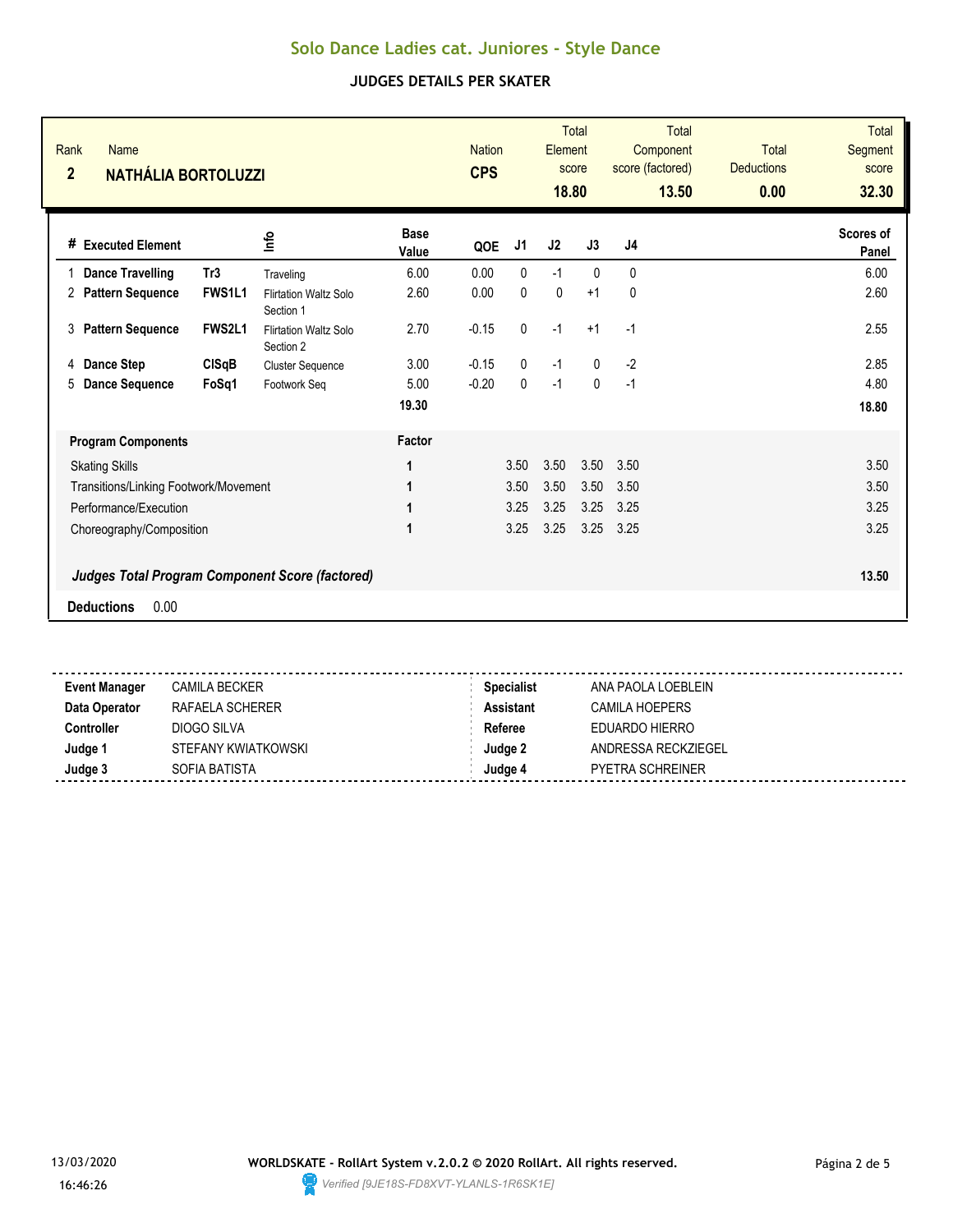| Rank<br>Name<br>$\mathbf{3}$<br><b>RAFAELA HERRMANN</b> |               |                                                        |                      | <b>Nation</b><br><b>CCP</b> |      | Element<br>16.45 | <b>Total</b><br>score | <b>Total</b><br>Component<br>score (factored)<br>13.38 | <b>Total</b><br><b>Deductions</b><br>0.00 | <b>Total</b><br>Segment<br>score<br>29.83 |
|---------------------------------------------------------|---------------|--------------------------------------------------------|----------------------|-----------------------------|------|------------------|-----------------------|--------------------------------------------------------|-------------------------------------------|-------------------------------------------|
| # Executed Element                                      |               | 울                                                      | <b>Base</b><br>Value | QOE                         | J1   | J2               | J3                    | J <sub>4</sub>                                         |                                           | Scores of<br>Panel                        |
| <b>Dance Sequence</b><br>1                              | FoSqB         | Footwork Seq                                           | 4.00                 | $-0.30$                     | 0    | $-1$             | $-1$                  | $-1$                                                   |                                           | 3.70                                      |
| <b>Dance Travelling</b><br>2                            | Tr2           | Traveling                                              | 4.50                 | 0.00                        | $+1$ | $-1$             | $\mathbf{0}$          | $\mathbf{0}$                                           |                                           | 4.50                                      |
| 3<br><b>Pattern Sequence</b>                            | <b>FWS1L2</b> | <b>Flirtation Waltz Solo</b><br>Section 1              | 3.00                 | $-0.15$                     | 0    | $\mathbf{0}$     | $-1$                  | $-1$                                                   |                                           | 2.85                                      |
| <b>Pattern Sequence</b><br>4                            | FWS2L1        | <b>Flirtation Waltz Solo</b><br>Section 2              | 2.70                 | 0.00                        | 0    | $\mathbf 0$      | $-1$                  | $\mathbf{0}$                                           |                                           | 2.70                                      |
| 5<br><b>Dance Step</b>                                  | <b>CISqB</b>  | <b>Cluster Sequence</b>                                | 3.00                 | $-0.30$                     | $-1$ | $-1$             | $-2$                  | $-1$                                                   |                                           | 2.70                                      |
|                                                         |               |                                                        | 17.20                |                             |      |                  |                       |                                                        |                                           | 16.45                                     |
| <b>Program Components</b>                               |               |                                                        | Factor               |                             |      |                  |                       |                                                        |                                           |                                           |
| <b>Skating Skills</b>                                   |               |                                                        | 1                    |                             | 3.50 | 3.50             | 3.50                  | 3.25                                                   |                                           | 3.50                                      |
| Transitions/Linking Footwork/Movement                   |               |                                                        | 1                    |                             | 3.50 | 3.00             | 2.75                  | 2.75                                                   |                                           | 2.88                                      |
| Performance/Execution                                   |               |                                                        | 1                    |                             | 3.75 | 3.50             | 3.75                  | 3.00                                                   |                                           | 3.62                                      |
| Choreography/Composition                                |               |                                                        | 1                    |                             | 3.50 | 3.00             | 3.50                  | 3.25                                                   |                                           | 3.38                                      |
|                                                         |               | <b>Judges Total Program Component Score (factored)</b> |                      |                             |      |                  |                       |                                                        |                                           | 13.38                                     |
| 0.00<br><b>Deductions</b>                               |               |                                                        |                      |                             |      |                  |                       |                                                        |                                           |                                           |

| <b>Event Manager</b> | CAMILA BECKER       | <b>Specialist</b> | ANA PAOLA LOEBLEIN      |
|----------------------|---------------------|-------------------|-------------------------|
| Data Operator        | RAFAELA SCHERER     | Assistant         | CAMILA HOEPERS          |
| Controller           | DIOGO SILVA         | Referee           | EDUARDO HIERRO          |
| Judge 1              | STEFANY KWIATKOWSKI | Judae 2           | ANDRESSA RECKZIEGEL     |
| Judge 3              | SOFIA BATISTA       | Judge 4           | <b>PYETRA SCHREINER</b> |
|                      |                     |                   |                         |

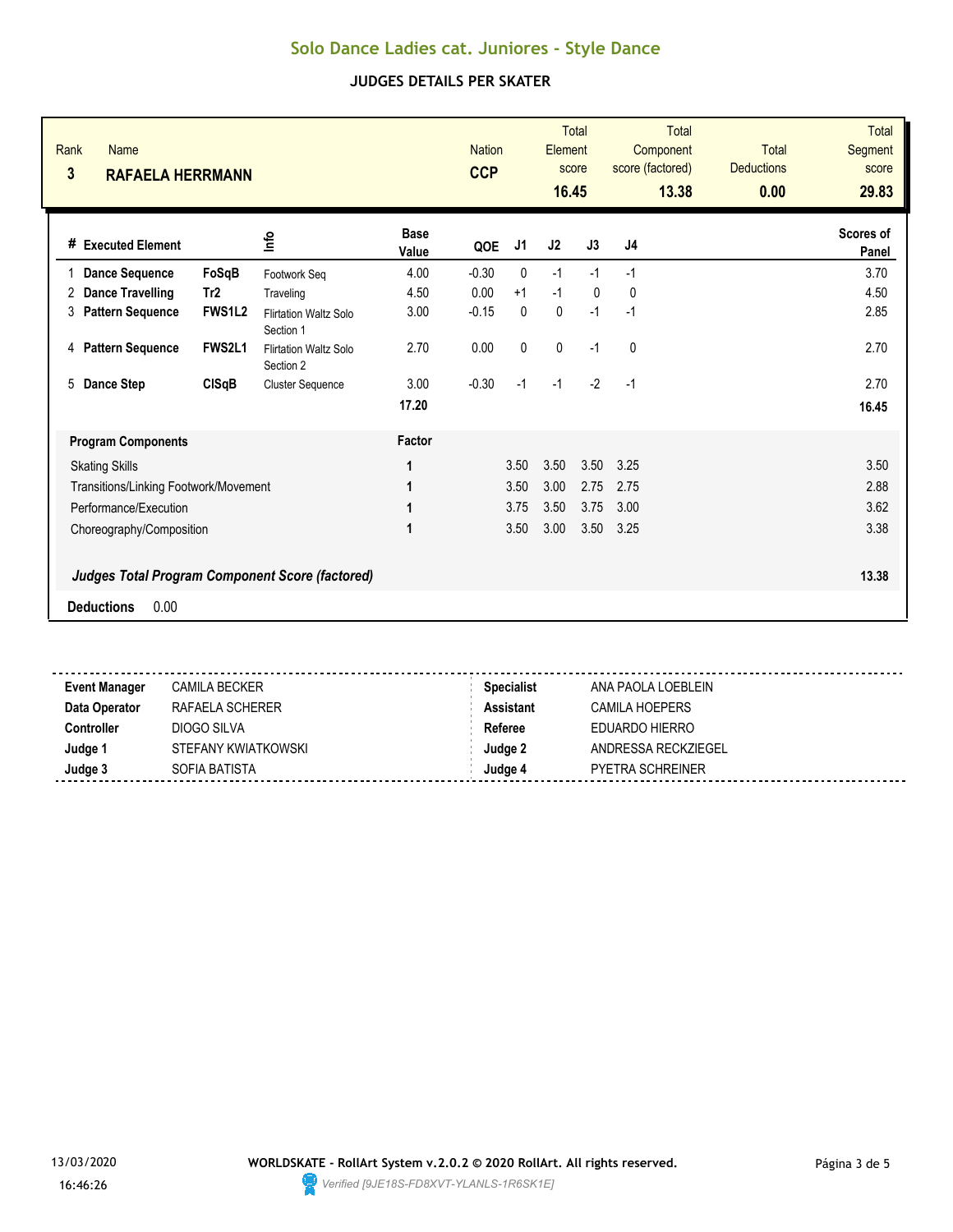| Rank<br><b>Name</b><br>4<br><b>NALANA BARROS DE ARAUJO</b> |                                           |                      | <b>Nation</b><br><b>CPS</b> |           | Element<br>16.50 | <b>Total</b><br>score | <b>Total</b><br>Component<br>score (factored)<br>11.87 | <b>Total</b><br><b>Deductions</b><br>0.00 | <b>Total</b><br>Segment<br>score<br>28.37 |
|------------------------------------------------------------|-------------------------------------------|----------------------|-----------------------------|-----------|------------------|-----------------------|--------------------------------------------------------|-------------------------------------------|-------------------------------------------|
| # Executed Element                                         | 울                                         | <b>Base</b><br>Value | QOE                         | J1        | J <sub>2</sub>   | J3                    | J4                                                     |                                           | Scores of<br>Panel                        |
| <b>Dance Step</b><br><b>CISqB</b><br>1                     | <b>Cluster Sequence</b>                   | 3.00                 | $-0.30$                     | $-1$      | $-1$             | $-1$                  | $-2$                                                   |                                           | 2.70                                      |
| <b>Pattern Sequence</b><br><b>FWS1L1</b><br>2              | <b>Flirtation Waltz Solo</b><br>Section 1 | 2.60                 | 0.00                        | 0         | $\mathbf{0}$     | $\mathbf{0}$          | $-1$                                                   |                                           | 2.60                                      |
| <b>FWS2L1</b><br><b>Pattern Sequence</b><br>3              | <b>Flirtation Waltz Solo</b><br>Section 2 | 2.70                 | 0.00                        | $\pmb{0}$ | $\pmb{0}$        | $\mathbf 0$           | $-1$                                                   |                                           | 2.70                                      |
| Tr2<br><b>Dance Travelling</b><br>4                        | Traveling                                 | 4.50                 | $-0.20$                     | 0         | 0                | $-1$                  | $-1$                                                   |                                           | 4.30                                      |
| 5<br><b>Dance Sequence</b><br>FoSq1                        | Footwork Seq                              | 5.00                 | $-0.80$                     | $-1$      | $-2$             | $-2$                  | $-2$                                                   |                                           | 4.20                                      |
|                                                            |                                           | 17.80                |                             |           |                  |                       |                                                        |                                           | 16.50                                     |
| <b>Program Components</b>                                  |                                           | Factor               |                             |           |                  |                       |                                                        |                                           |                                           |
| <b>Skating Skills</b>                                      |                                           | 1                    |                             | 3.25      | 3.25             | 3.25                  | 2.50                                                   |                                           | 3.25                                      |
| Transitions/Linking Footwork/Movement                      |                                           | 1                    |                             | 3.75      | 3.25             | 3.00                  | 2.25                                                   |                                           | 3.12                                      |
| Performance/Execution                                      |                                           | 1                    |                             | 3.00      | 2.75             | 2.50                  | 2.00                                                   |                                           | 2.62                                      |
| Choreography/Composition                                   |                                           | 1                    |                             | 3.50      | 3.00             | 2.75                  | 2.25                                                   |                                           | 2.88                                      |
| <b>Judges Total Program Component Score (factored)</b>     |                                           |                      |                             |           |                  |                       |                                                        |                                           | 11.87                                     |
| 0.00<br><b>Deductions</b>                                  |                                           |                      |                             |           |                  |                       |                                                        |                                           |                                           |

| <b>Event Manager</b> | CAMILA BECKER       | <b>Specialist</b> | ANA PAOLA LOEBLEIN  |  |
|----------------------|---------------------|-------------------|---------------------|--|
| Data Operator        | RAFAELA SCHERER     | <b>Assistant</b>  | CAMILA HOEPERS      |  |
| Controller           | DIOGO SILVA         | Referee           | EDUARDO HIERRO      |  |
| Judge 1              | STEFANY KWIATKOWSKI | Judge 2           | ANDRESSA RECKZIEGEL |  |
| Judge 3              | SOFIA BATISTA       | Judae 4           | PYETRA SCHREINER    |  |
|                      |                     |                   |                     |  |